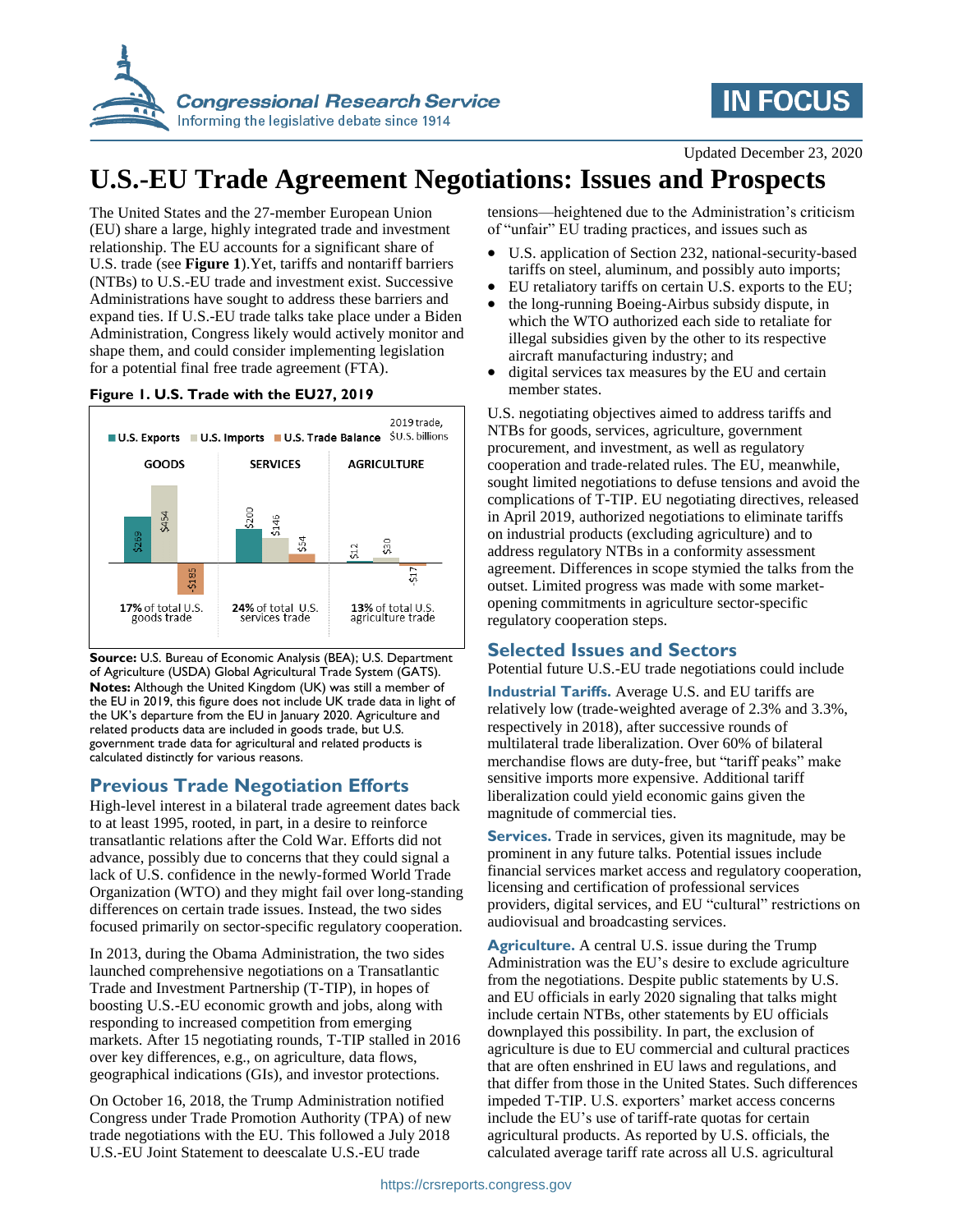imports is roughly 12%, below the EU average of 30%. U.S. nontariff and regulatory concerns involve EU sanitary and phytosanitary (SPS) standards that limit the use of biotechnology, growth hormones, and pathogen reduction treatments in meat production. Other U.S. concerns involve geographical indications (GIs) or certain EU-protected names for foods, wine, and spirits that U.S. producers view as generic names. The EU sought to defuse tensions by increasing imports of U.S. soybeans and raising the U.Squota for hormone-free beef. In an August 2020 deal, the EU removed import tariffs on lobster in exchange for certain U.S. tariff reductions; both actions were on a WTO most-favored-nation basis.

**Government Procurement.** U.S. and EU public procurement markets are significant. The United States seeks more transparency about procurement opportunities in EU member states, and the EU prioritizes obtaining greater sub-federal bidding access in the United States.

**Regulatory Cooperation.** Greater cooperation, convergence, and transparency in regulations and standards-setting processes could lead to greater U.S.-EU market access. Some current barriers may be duplicative, costly, and burdensome, or not reflect widely shared safety and environmental risk assessments. The two sides have a long history of sector-specific cooperation, including under the Trump Administration (see **text box**). Limited progress on NTBs in the recent trade talks included U.S. and EU text proposals in 2019 to enable each side's domestic regulatory bodies to test domestically-manufactured products for conformity with the other's technical regulations.

#### **Sectoral Cooperation**

Areas for cooperation include pharmaceuticals, medical products, and chemicals. A 2017, U.S.-EU mutual recognition agreement (MRA) on pharmaceutical manufacturing practices removed some duplicative regulations that slow global drug development. Subsequent U.S.-EU developments included

- reportedly agreeing in principle to expand the MRA and carry out joint inspections of other manufacturing facilities;
- discussing improved coordination in medical device regulations; and
- discussing cooperation on chemicals between respective regulators and risk assessment agencies.

**Rules.** U.S. objectives include addressing trade-related rules in a range of areas, including intellectual property rights (IPR), investment, labor, the environment, digital trade, state-owned enterprises, and currency misalignment. U.S.-EU differences on some rules constrained T-TIP.

#### **Issues for Congress**

**Outlook.** While President-elect Biden pledged to work to deepen the U.S.-EU relationship, the outlook for bilateral trade negotiations is unclear. Some observers speculate that the two sides may negotiate a trade agreement to spur post-COVID-19 economic recovery and advance strategic goals. Others expect them to focus on resolving specific trade issues, such as the Boeing-Airbus subsidy and digital tax disputes, and addressing common trade challenges in the WTO. The EU proposed a new joint Trade and Technology Council to tackle bilateral trade irritants and cooperate on data flows, regulations and standards, and other issues.

During talks under the Trump Administration, many in Congress, including Senate Finance Chairman Grassley, have opposed the EU's exclusion of agriculture from the talks. House Ways and Means Chairman Neal recently voiced support for renewing U.S.-EU trade cooperation and negotiations, and some Members of Congress previously supported T-TIP. While EU leaders have been wary about embarking on broad-based trade talks in light of T-TIP, a recent European Parliament resolution calls for building on the momentum from the August 2020, limited tariff deal to work on a broader U.S.-EU trade agenda.

Potential sticking points also may evolve. Brexit removed the UK's leading voice on trade liberalization from the EU, which could widen gaps in U.S. and EU positions. Yet, some issues may be less contentious. For instance, France opposed U.S.-EU trade talks under President Trump due to the Administration's position on global efforts to address climate change; the U.S. position in a Biden Administration may be more aligned with the EU's position.

If trade negotiations proceed, one issue is how the United States and EU would prioritize them relative to other negotiations. Another issue is whether they would seek to negotiate limited trade deals, or a more comprehensive FTA. A narrow agreement could lead to some "wins" and facilitate future negotiations, but may be limited in the trade liberalization it secures across sectors. T-TIP, however, showed the challenges of more comprehensive FTA negotiations. It is unclear how a potentially staged approach to the talks would sequence issues, as well as if a potential final FTA would meet the requirements of TPA, which expires on July 1, 2021.

**Economic Implications.** The effects of a potential U.S.- EU trade agreement on the U.S. economy are difficult to quantify due to data limitations and other issues. A general consensus exists that the aggregate economic benefits of an agreement would outweigh the costs. Most studies find that a U.S.-EU FTA, whether addressing tariffs or also NTBs, would yield net gains for the U.S. economy. Estimates vary, but given the relatively low U.S.-EU tariffs on average, most gains would come from reducing NTBs. Ultimately, the impact would depend on the issues covered and the extent to which barriers are reduced.

**U.S.-EU Trade Relations.** Without a U.S.-EU FTA, U.S. businesses are disadvantaged in the EU market relative to such trading partners as Canada, Japan, and Vietnam, with whom the EU recently concluded FTAs. An FTA also could be significant strategically for the United States and EU to jointly shape global trade rules and address issues of mutual concern, such as China's trading practices. Successful talks not only would culminate years of trade liberalization efforts, but they also could help reinforce U.S.-EU political and economic ties after recent heightened frictions. For more information, see CRS In Focus IF10930, *U.S.-EU Trade and Investment Ties: Magnitude and Scope*.

**Shayerah I. Akhtar, Coordinator**, Specialist in International Trade and Finance

**Andres B. Schwarzenberg**, Analyst in International Trade and Finance

**Renée Johnson**, Specialist in Agricultural Policy